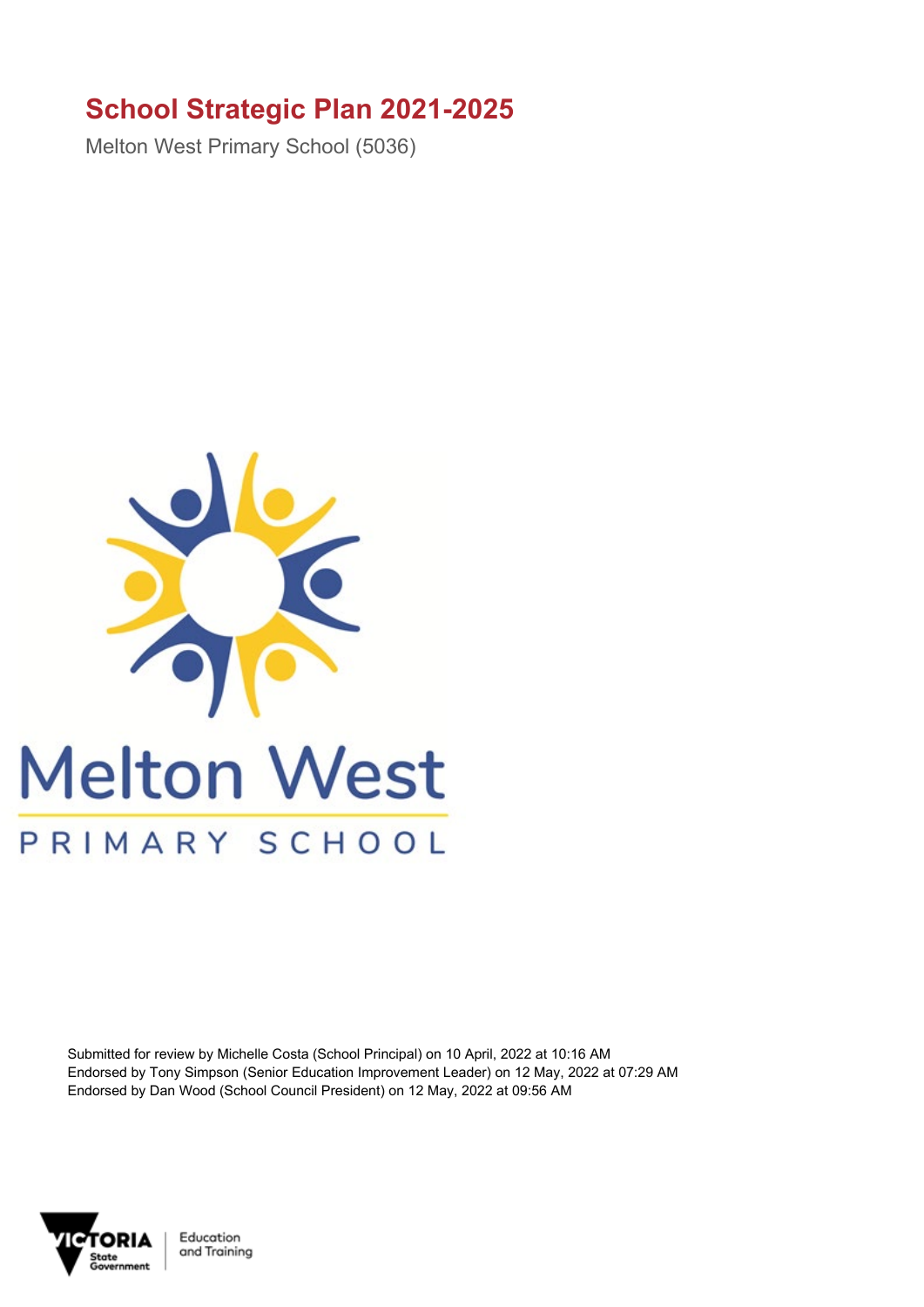## **School Strategic Plan - 2021-2025**

Melton West Primary School (5036)

| <b>School vision</b>      | We are an inclusive learning community where students, families and staff collaborate to celebrate diversity, nurture curiosity, and<br>encourage each other to achieve and grow as life-long learners.                                                                                                                                                                                                                                                                                                                                                                                                                                                                                                                                                                                                                                                                                                                                                                                                                                                                                                                                                                                                                                                                                                                                                                                                                                                                                                                                                                                                                                                                                                                                                                                                                                   |
|---------------------------|-------------------------------------------------------------------------------------------------------------------------------------------------------------------------------------------------------------------------------------------------------------------------------------------------------------------------------------------------------------------------------------------------------------------------------------------------------------------------------------------------------------------------------------------------------------------------------------------------------------------------------------------------------------------------------------------------------------------------------------------------------------------------------------------------------------------------------------------------------------------------------------------------------------------------------------------------------------------------------------------------------------------------------------------------------------------------------------------------------------------------------------------------------------------------------------------------------------------------------------------------------------------------------------------------------------------------------------------------------------------------------------------------------------------------------------------------------------------------------------------------------------------------------------------------------------------------------------------------------------------------------------------------------------------------------------------------------------------------------------------------------------------------------------------------------------------------------------------|
| <b>School values</b>      | Our school community participated in a rigorous process to determine the values that will support us working together to achieve our<br>goals.<br>Respect<br><b>Kindness</b><br>Teamwork<br>Honesty<br>Resilience<br>Communication                                                                                                                                                                                                                                                                                                                                                                                                                                                                                                                                                                                                                                                                                                                                                                                                                                                                                                                                                                                                                                                                                                                                                                                                                                                                                                                                                                                                                                                                                                                                                                                                        |
| <b>Context challenges</b> | Melton West Primary School continues to grow and develop as a professional learning community, where our unrelenting focus on<br>learning, collaboration and results underpin our work, the way we work together and our drive to improve learning outcomes for all.<br>We have proven that by working as a strong and dynamic professional learning community we can, and have, increased staff<br>knowledge and belief in themselves as highly skilled educators, who understand the work and are committed to the children they<br>work with. The challenge we face is ensuring that we are able to maintain and build upon this as new staff join the team and as<br>middle leaders move on and upwards - a natural progression for the profession.<br>After completing the self-evaluation and school review the following have also been identified as our ongoing challenges that we<br>need to focus on in the new strategic plan:<br>Literacy and Numeracy, particularly improving learning growth and ensuring we increase the number of children achieving in<br>the top 2 bands<br>Increasing the rigour of the learning tasks we set for our students, so that they are differentiated to needs of individuals<br>Continue monitoring and reflecting on the guaranteed and viable curriculum<br>Broadening the use of the High Impact Teaching Strategies (HITS)<br>Developing the authentic use of student voice, agency and leadership including having students think about themselves as<br>learners who are curious, who ask questions, who are confident to challenge, respectfully and who can articulate what it is they want<br>to learn about, how they want to learn and why<br>Effectively improving staff's data literacy skills so that they are acutely aware of each child's next level of learning and plan |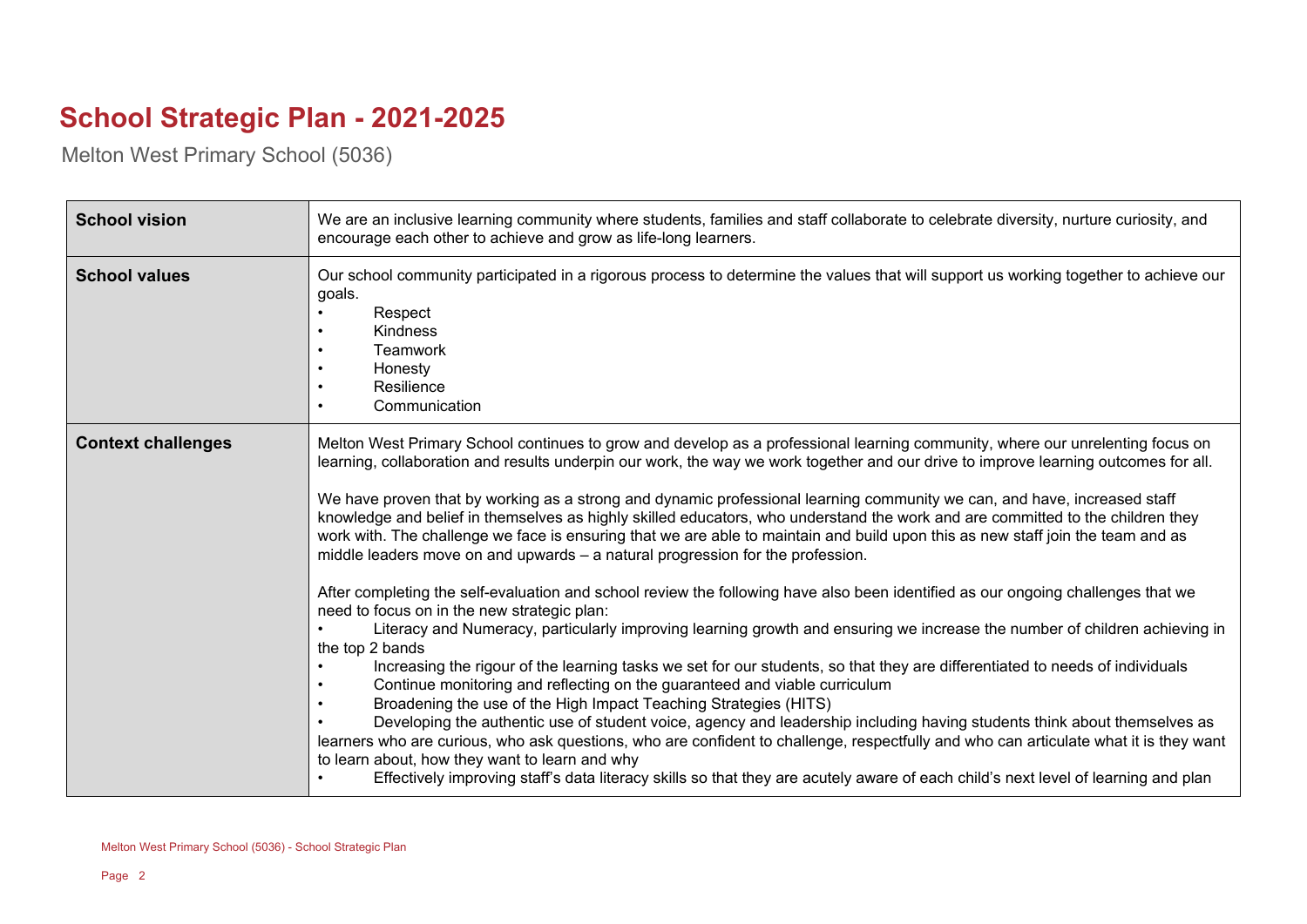|                             | accordingly<br>Reinvigorating the use of peer observations as a strategy for reflecting on and improving teacher practice, whilst receiving<br>feedback and affirmation of skills teachers display<br>Continuing our work on student wellbeing and mental health, by recording what we already do so well and identifying where<br>and how we can improve.<br>Exploring the connection of using critical and creative thinking as engagement strategies in Literacy and Numeracy, rather<br>than as separate, unconnected subjects.<br>Evaluating the impact of teaching including engagement strategies on learning                                                                                                                                                                                 |  |
|-----------------------------|------------------------------------------------------------------------------------------------------------------------------------------------------------------------------------------------------------------------------------------------------------------------------------------------------------------------------------------------------------------------------------------------------------------------------------------------------------------------------------------------------------------------------------------------------------------------------------------------------------------------------------------------------------------------------------------------------------------------------------------------------------------------------------------------------|--|
|                             | The cohorts that are under-represented in our data, and will therefore need to be focus during this strategic plan, are:<br>Aboriginal and Torres Strait Islander students:<br>the top 2 bands and learning growth for NAPLAN, as well as above expected teacher judgement growth<br>o<br>and the School safety domain, sense of connectedness and sense of confidence in the Attitude to School Survey<br>o<br>Equity funded students:<br>$\bullet$                                                                                                                                                                                                                                                                                                                                                 |  |
|                             | the top 2 bands and learning growth for NAPLAN, as well as above expected teacher judgement growth<br>o<br>Students from an English as Additional Language background:<br>$\bullet$<br>the top 2 bands and learning growth for NAPLAN, as well as above expected teacher judgement growth<br>o                                                                                                                                                                                                                                                                                                                                                                                                                                                                                                       |  |
| Intent, rationale and focus | At Melton West Primary School we are aiming to:<br>Improve student learning outcomes, in both literacy and numeracy;<br>1.<br>2.<br>Improve student voice, agency and leadership, so they are engaged, authentically in their learning;<br>3.<br>Improve the wellbeing of all students, including their mental wellbeing.                                                                                                                                                                                                                                                                                                                                                                                                                                                                            |  |
|                             | We believe these are the areas we need to focus on because:<br>1.<br>Although we had a slight increase in the number of students in the top 2 bands for Year 3 and Year 5 in Reading, after a<br>relentless focus on Reading, the number of Year 3 students remaining in the top 2 bands after 2 years decreased. We need to work<br>on increasing the number of students achieving high growth, whilst decreasing the number of students achieving low growth. Our<br>work on Reading needs to be ongoing, whilst also focusing on Numeracy to ensure that our students achieve well in both areas. We<br>will do this through ensuring we differentiate the learning for students by incorporating deep levels of thinking and application and<br>ensuring there is rigour in the tasks set.<br>2. |  |
|                             | In order to authentically engage students with their learning, we need to give them the opportunity to have agency of what<br>and how they learn and voice to things that are important to them to show them they can make a difference and have influence and<br>input to their individual learning journeys. By truly engaging the students in their learning will improve their attendance, an area we<br>have continued to struggle to influence<br>Although we have had an effective approach to wellbeing through our ongoing training of trauma-informed education model<br>3.<br>and a whole school approach to positive behaviour, we know that the past few years of disrupted learning due to the pandemic                                                                                |  |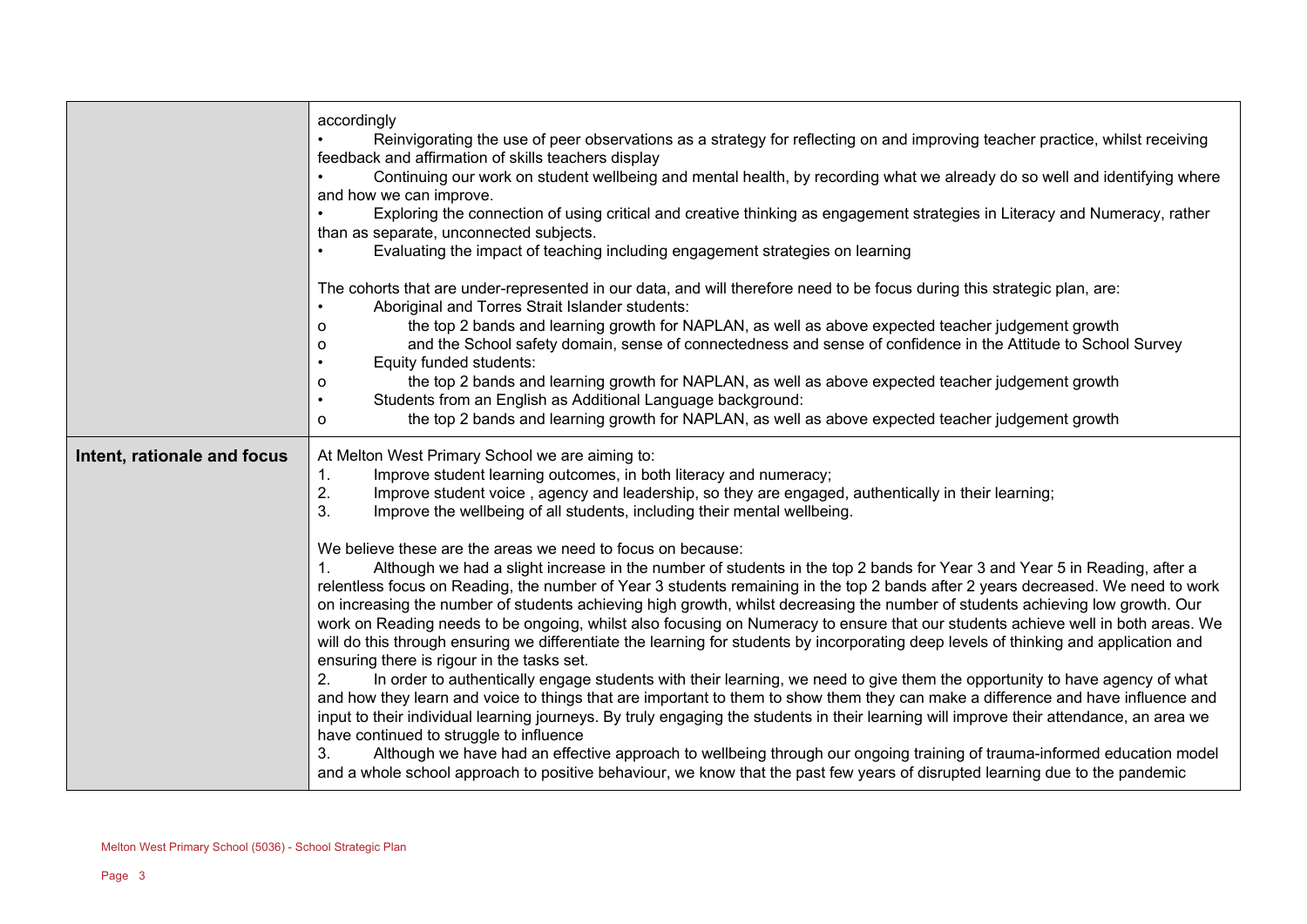| means that for some students their mental health may have been affected. We will take this opportunity to review our current |
|------------------------------------------------------------------------------------------------------------------------------|
| practices to determine whether they are fully embedded across the school and to identify any gaps that may exist.            |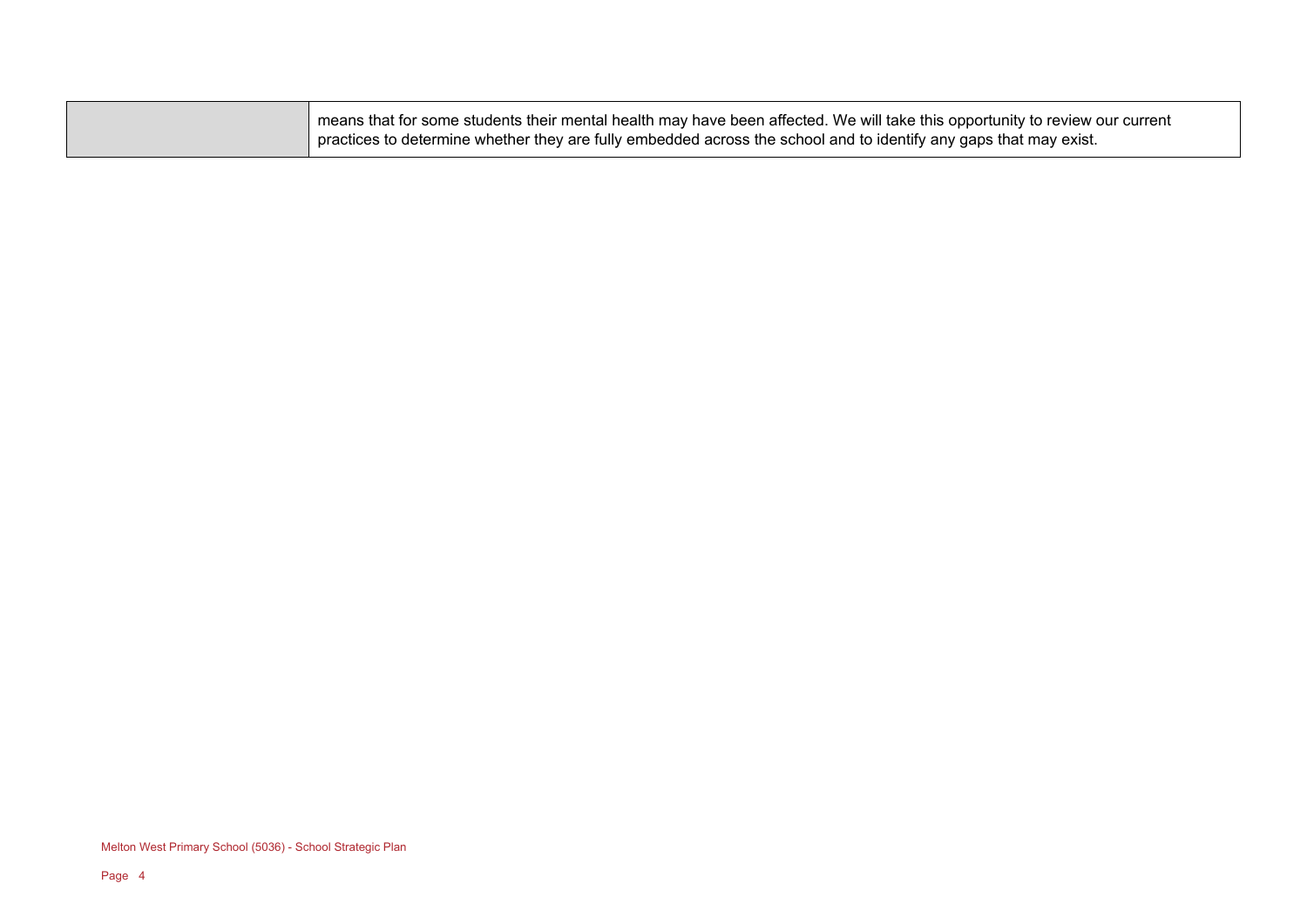## **School Strategic Plan - 2021-2025**

Melton West Primary School (5036)

| Goal 1     | To improve student learning.                                                                                                                                                                                                 |
|------------|------------------------------------------------------------------------------------------------------------------------------------------------------------------------------------------------------------------------------|
| Target 1.1 | By 2025 the percentage of students in the NAPLAN top two bands for:                                                                                                                                                          |
|            | Numeracy:                                                                                                                                                                                                                    |
|            | • Year 3 will have increased from 9% (2021) to 26% or above (2025)<br>• Year 5 will have increased form 13% (2021) to 20% or above (2025)                                                                                    |
|            | Reading:                                                                                                                                                                                                                     |
|            | • Year 3 will have increased from 28% (2021) to 46% or above (2025)<br>• Year 5 will have increased from 27% (2021) to 35% or above (2025)                                                                                   |
|            | Writing:                                                                                                                                                                                                                     |
|            | • Year 3 will have increased from 26% (2021) to 42% or above (2025)<br>• Year 5 will have increased from 10% (2021) to 15% or above (2025).                                                                                  |
| Target 1.2 | By 2025 the percentage of Year 5 students making high benchmark growth will have increased:                                                                                                                                  |
|            | • Numeracy high benchmark growth from 17% (2021) to 22% or above (2025)<br>• Reading high benchmark growth from 24% (2021) to 27% or above (2025)<br>• Writing high benchmark growth from 12% (2021) to 18% or above (2025). |
| Target 1.3 | By 2025 the following School Staff Survey factors will have increased:                                                                                                                                                       |
|            | • Academic emphasis from 84% (2021) to 89% or above (2025).                                                                                                                                                                  |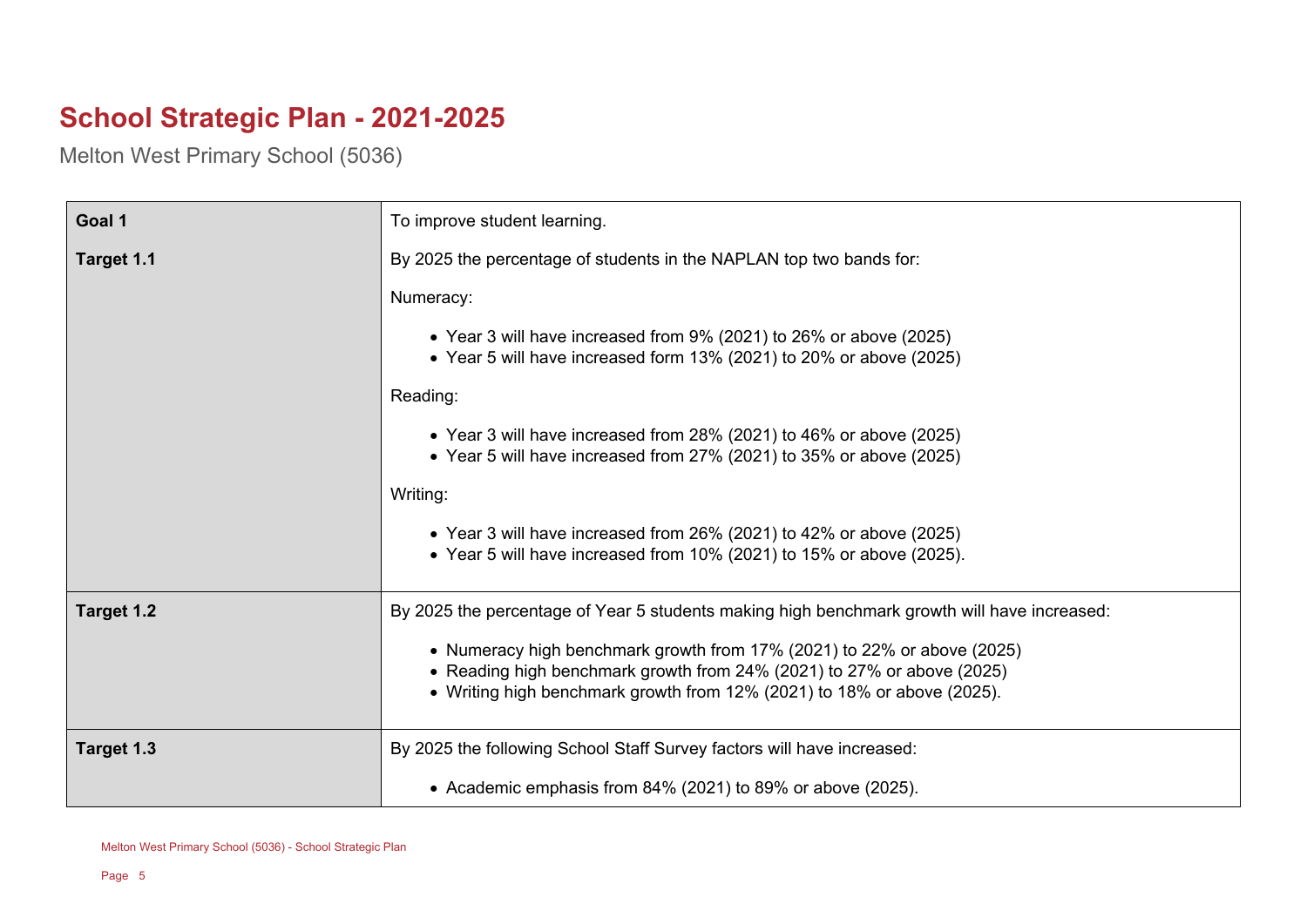|                                                                                          | • Understand curriculum from 93% (2021) to 95% or above (2025).<br>• Plan differentiated learning activities from 98% (2021) to 100% (2025).<br>• Collective efficacy from 90% (2021) to 93% (2025).<br>• High impact teaching strategies from 98% (2021) to 100% (2025).               |
|------------------------------------------------------------------------------------------|-----------------------------------------------------------------------------------------------------------------------------------------------------------------------------------------------------------------------------------------------------------------------------------------|
| Target 1.4                                                                               | By 2025 the following Attitude To School Survey (students) factors will have increased                                                                                                                                                                                                  |
|                                                                                          | • Differentiated learning from 96% (2021) to 98% or above (2025)<br>• Stimulating learning from 91% (2021) to 93% or above (2025).                                                                                                                                                      |
| <b>Key Improvement Strategy 1.a</b><br><b>Building practice excellence</b>               | Develop the capacity of teachers to design differentiated learning programs which explicitly build deep levels of<br>thinking, application and rigour.                                                                                                                                  |
| <b>Key Improvement Strategy 1.b</b><br>Evaluating impact on learning                     | Strengthen the capability of teachers to evaluate the impact of teaching practices on learning.                                                                                                                                                                                         |
| <b>Key Improvement Strategy 1.c</b><br>Evidence-based high-impact teaching<br>strategies | Embed teacher capacity to use HITS.                                                                                                                                                                                                                                                     |
| Goal 2                                                                                   | To improve student engagement, voice, agency and leadership.                                                                                                                                                                                                                            |
| Target 2.1                                                                               | By 2025 the following Attitude To School Survey (students) factors will have increased:<br>• Attitudes to attendance from 91% (2021) to 94% or above (2025)<br>• Sense of confidence 83% (2021) to 87% or above (2025)<br>• Student voice and agency 84% (2021) to 88% or above (2025). |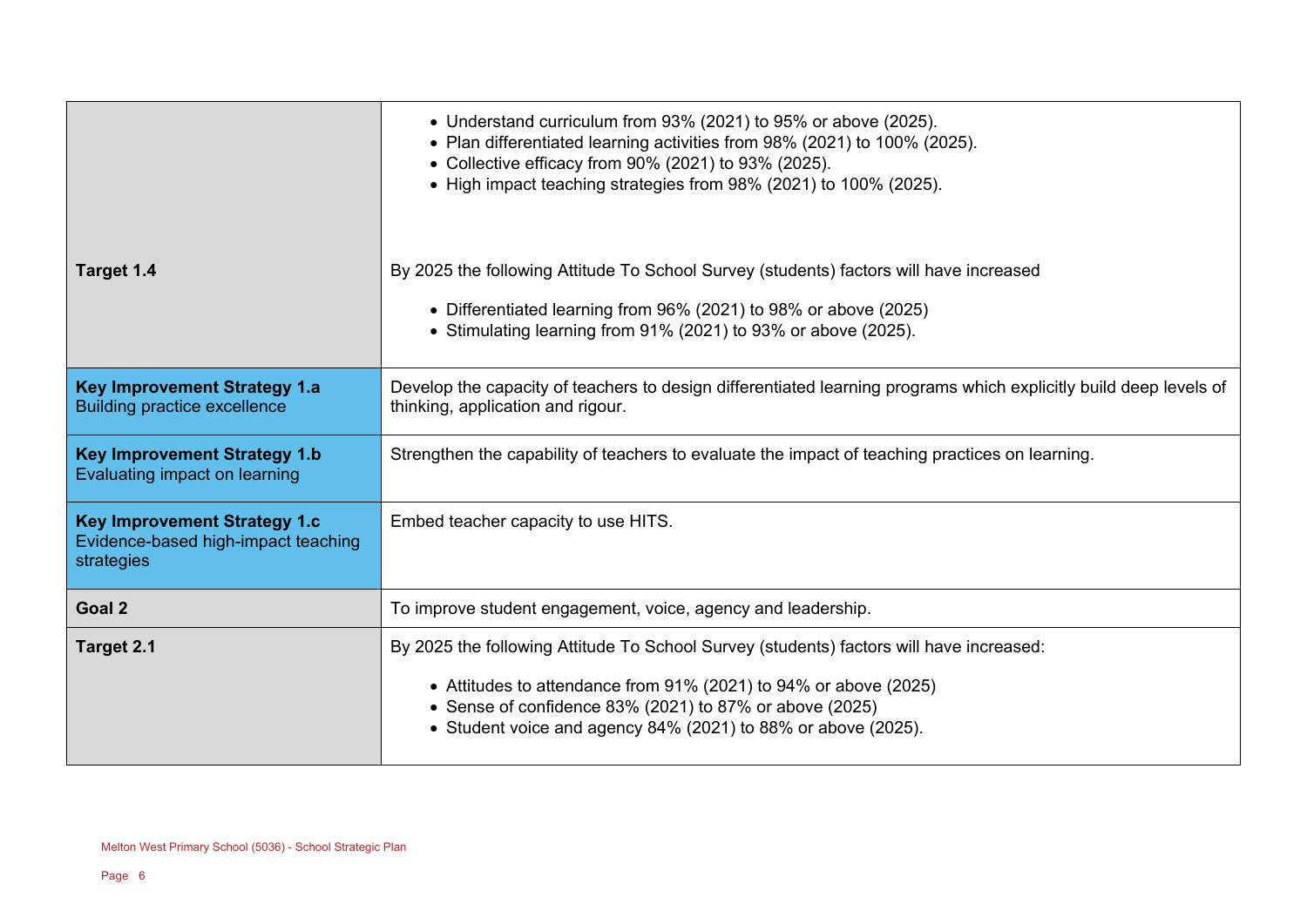| Target 2.2                                                                                     | By 2025 the number of absence days will have decreased from 24.41 (2020) to 18.5 (2025).                                                                                                                                                                                                                                                                                              |
|------------------------------------------------------------------------------------------------|---------------------------------------------------------------------------------------------------------------------------------------------------------------------------------------------------------------------------------------------------------------------------------------------------------------------------------------------------------------------------------------|
| <b>Target 2.3</b>                                                                              | By 2025 reduce the percentage of student with 20 or more days absent from 45 per cent (2020) to 30 per cent<br>(2025).                                                                                                                                                                                                                                                                |
| <b>Key Improvement Strategy 2.a</b><br>Instructional and shared leadership                     | Build instructional leadership capabilities to activate and support student voice and agency.                                                                                                                                                                                                                                                                                         |
| <b>Key Improvement Strategy 2.b</b><br><b>Empowering students and building</b><br>school pride | Enable authentic student voice to provide opportunities for students to collaborate and make decisions around<br>their learning.                                                                                                                                                                                                                                                      |
| <b>Key Improvement Strategy 2.c</b><br>Intellectual engagement and self-<br>awareness          | Strengthen student learning opportunities that are challenging, engaging an promote curiosity.                                                                                                                                                                                                                                                                                        |
| Goal 3                                                                                         | To improve student wellbeing and mental health.                                                                                                                                                                                                                                                                                                                                       |
| Target 3.1                                                                                     | By 2025 increase the positive endorsement on the student, staff and parent perspective:<br>• Attitude To School Survey (students) —students feel connected to school from 84% (2021) to 88% or<br>above (2025)<br>• Parent Opinion Survey—general satisfaction from 79% (2020) to 84% or above (2025)<br>• School Staff Survey-school climate from 91% (2021) to 94% or above (2025). |
| Target 3.2                                                                                     | By 2025 the following Attitude To School Survey (students) factors will have improved:<br>• Managing bullying from 88% (2021) to 92% or above (2025)<br>• Advocate at school from 94% (2021) to 97% or above (2025)<br>• Respect for diversity from 88% (2021) to 92% or above (2025).                                                                                                |